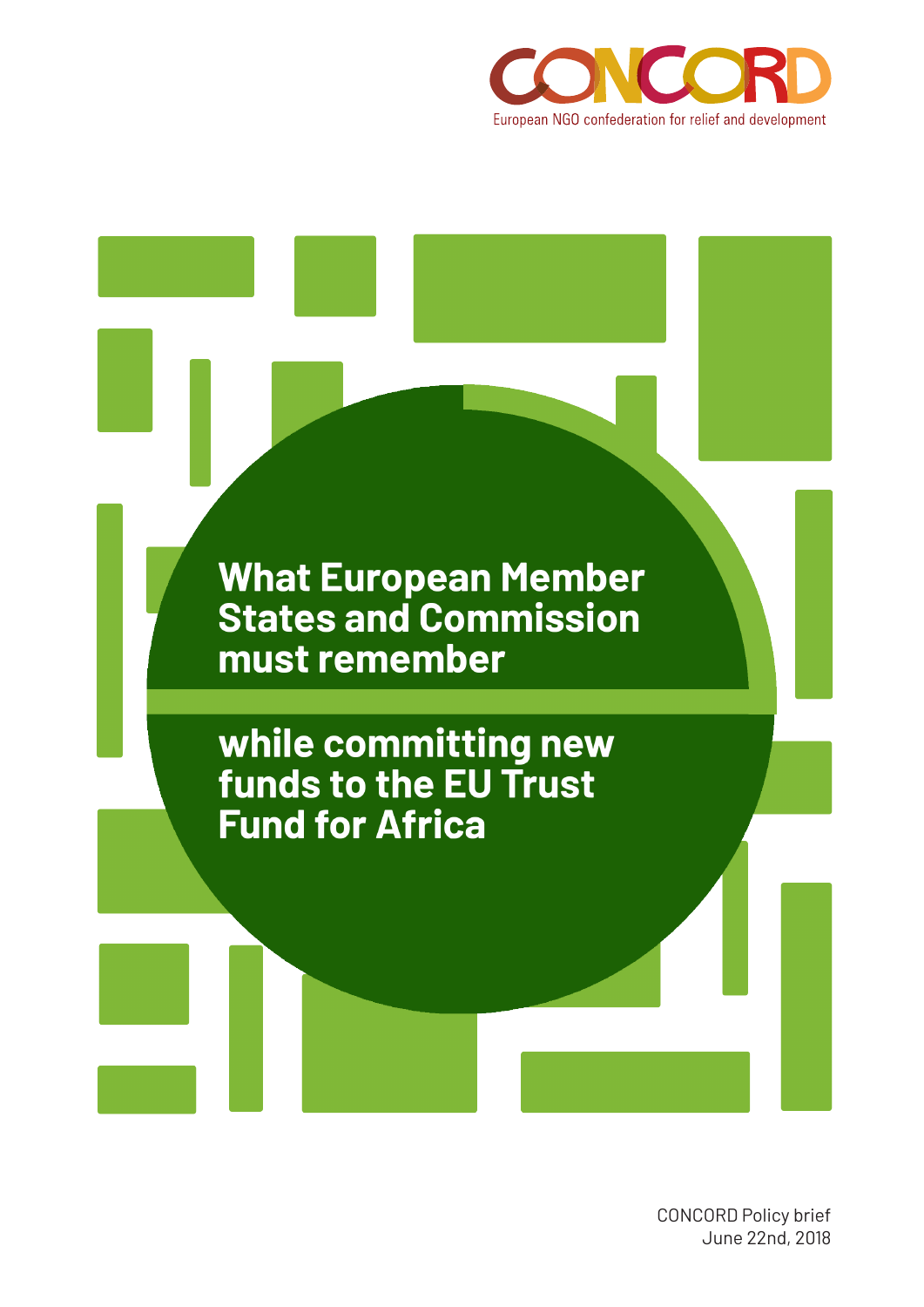EU Member States are preparing to meet at the 28-29 June European Council, and proposals to further externalize refugees' protection and migration management to countries of origin and transit are already being flagged in quick succession. Meanwhile, an effort to replenish the EU Emergency Trust Fund for Africa (EUTF) is underway. Disparate hypothesis are emerging in the present political context that can open its possible use to supporting the creation of hotspots, or "disembarkation platforms"<sup>1</sup>, in countries of origin and transit to strengthen the external borders of a "Fortress Europe".

This policy brief prepared by Concord Europe, reaffirms several features which the European Commission and contributing EU MSs must put at the centre of the EUTF's strategic orientations. The commission should preserve the EUTF's nature of humanrights based development, ensuring that it can foster migration movements which are positive and beneficial for countries of origin, transit, and destination.

#### **In particular, the following key directions are put forward:**

- EUTF projects and programs must promote and protect human rights, and a strong scrutiny system must be put in place to monitor their human rights impacts. EUTF should never support the interception of refugees and migrants by outsourcing it to transit countries' border authorities, thus diverting ODA to circumvent EU's obligations to offer asylum
- EUTF interventions should not restrict regional intra-African mobility; on the contrary, funds should be directed towards creating an enabling environment for regional mobility and development.
- Regular pathways to Europe are a precondition to ensure that international migration may benefit African development. The EUTF has an important role to play in positively shaping the way in which this migration can occur with more resettlement commitments and visas for economic migrants.
- EUTF returns projects lack local ownership and voluntary returns should not be financed with ODA.
- The governance structure of the EUTF needs urgent modification to formally include a co-management requirement for African partners.
- Impact assessments of EUTF programs should be urgently made available, especially to inform discussions on the proposed external action instrument within the next MFF.
- Coherently, the second financing tool available under the Migration Package to support the external dimension of EU migration policies, i.e. the EIP, should prioritize development impacts over financial returns.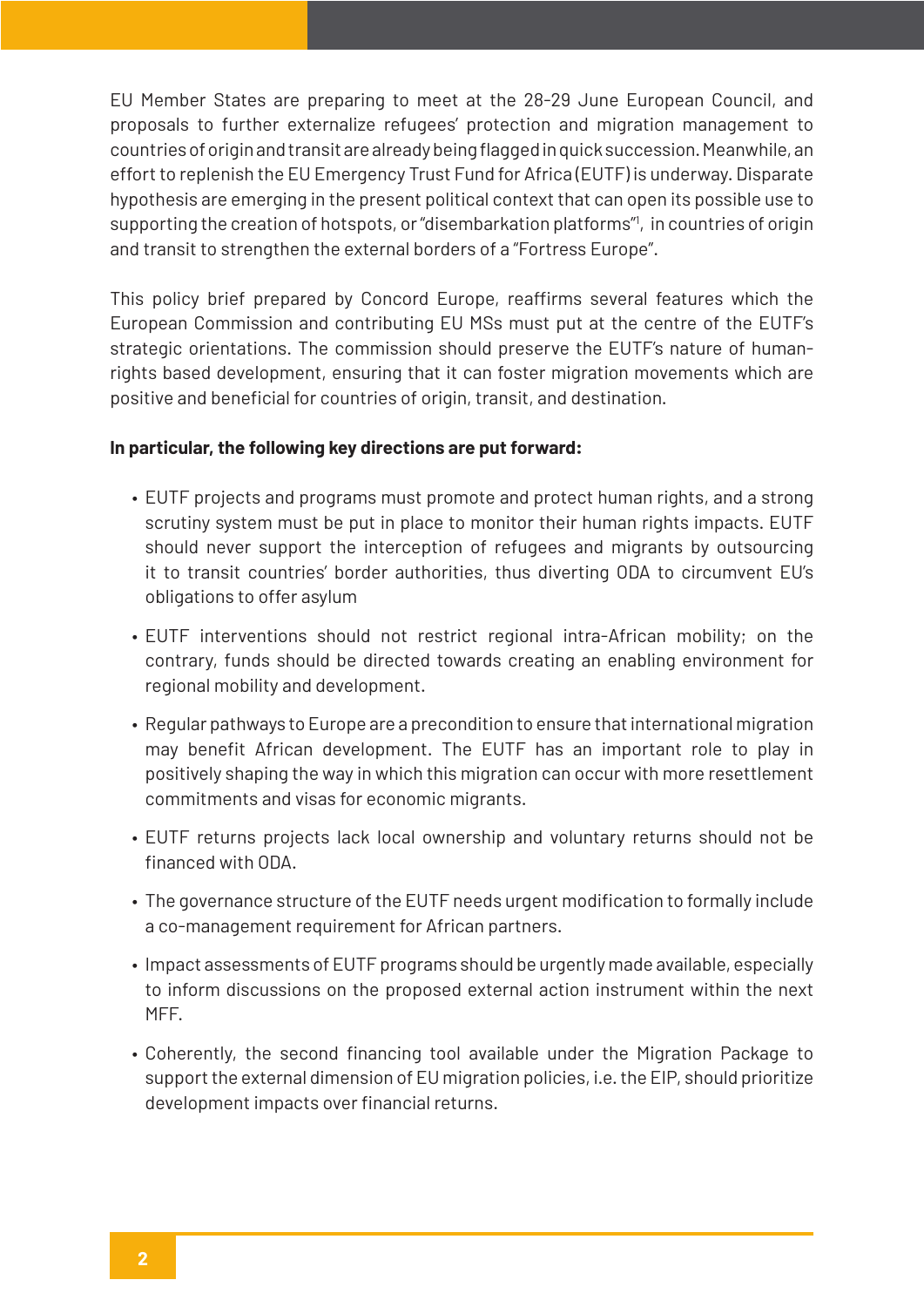# **INTRODUCTION**

In December 2017 the European Commission (EC) presented a Comprehensive Migration Package to the EU leaders - including both the internal and the external dimension of European migration policies - together with a Roadmap leading to its overall implementation by June 2018. The two dimensions of the Package are presented as mutually supporting each other, leading towards the common aim of creating a "stable future-proof asylum framework, part of a fully integrated EU migration policy".

Internally, the package aims at reaching a political agreement at the June 2018 European Council on the overall reform of the Common European Asylum System. On the external front, it intends to deliver on different workstreams, guided by the approach of the New Partnership Framework which foresees incentives integrated into the EU's development policies to reward third countries cooperating on migration management. Prominent among these workstreams is the implementation of interventions under the EU Emergency Trust Fund for Africa (EUTF).

The March 2018 EC's Progress Report<sup>4</sup> on the implementation of the European Agenda on Migration provides an overview of progress made in line with the mentioned Roadmap, highlighting the urgency to fully fund EUTF interventions: "additional resources mainly from the Member States' (MS) budgets but also from the EU budget, will be required", in order to close an estimated funding gap of EUR 225 million for the North Africa window<sup>5</sup>. The following Progress Report of May 2018<sup>6</sup> estimates the funding gap for the three windows (North Africa, Sahel and Lake Chad, and the Horn of Africa window) combined at around EUR 1,2 billion.

#### **Concord believes that the EC and contributing EU MSs, while pledging contributions to this funding instrument, must use this key opportunity to affirm EUTF directions towards a human rights-based development.**

Adequately orienting the EUTF is all the more important in light of the fact that the Multiannual Financial Framework (MFF) process for 2021-27 has been set in motion early May by a Commission's Communication<sup>7</sup>, which identifies migration as a key priority for external action for the upcoming financing period. Concord deems it necessary for the Commission to put forward an accurate and balanced plan with transparent, developmentoriented guidelines and criteria on migration and displacement-related spending under the different geographical and thematic programmes, and that experience from the EUTF implementation is crucial to shape this plan and guidelines.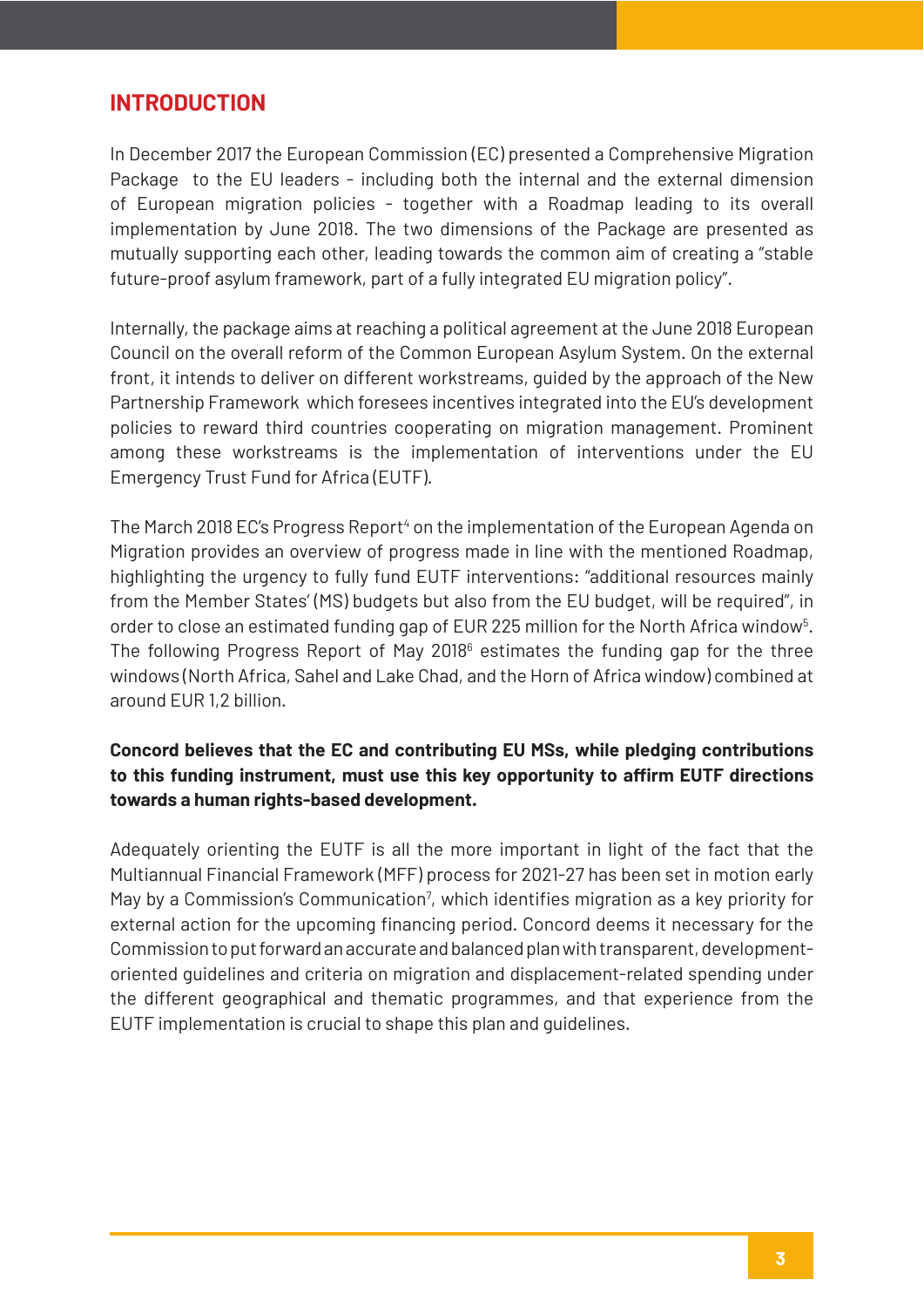In May 2017 the project "Support to Integrated border and migration management in Libya" was adopted. With a cost of EUR 46 million, the project supports Libyan Coast guards with training and equipment for maritime surveillance and for the establishment of a Libyan Search and Rescue region; and Libyan border authorities for southern border surveillance<sup>8</sup>.

The risks of this project to negatively impact on Libyan stability and to seriously endanger human rights of migrants at sea were signaled by the project fiche itself, and were later voiced by the European Parliament and by civil society $9$ .

Despite this, not only the project was contracted in December 2017, but the 'Visegrad Four' group committed to support its second phase (worth EUR 38 million)<sup>10</sup>. The Commission failed to clarify to the Parliament if and how the human rights impact of this project will be assessed<sup>11</sup>.

## **CONCORD'S PERSPECTIVE ON THE KEY DIRECTIONS WHICH SHOULD GUIDE THE FUTE**

#### *Refocus on human rights as the cornerstone of democracy and development*

Respect, guarantee and protection of human rights must be a fundamental part of the support to democratic state building the EUTF intends to pursue, as it strengthens the rule of law and benefits both states, individuals and vulnerable communities.

While a human rights-based approach is occasionally part of the wording of EUTF objectives, the EUTF Annual Report 2017 and description of newly approved projects do not provide a precise idea of if and how, this commitment is reflected in practice: mechanisms and processes to guarantee and implement a human rights approach are needed, starting with human rights-related indicators which are to become part of the list of the 19 macro indicators identified for EUTF monitoring.

In addition, specific EUTF projects carry enormous risks in terms of paving the way for human rights violations: in the policy mix of the EUTF - among which border security, migration and development objectives are linked - human rights need to become repositioned as cornerstone for the rule of law and human development. implementation mechanisms which will follow the adoption of the two drafts.

### *More, not less regional mobility is needed*

Analyses suggests that regional migration and labor mobility frameworks often foster development in Africa<sup>12</sup>; however, the policy context is critical<sup>13</sup>. The Global Approach to Migration and Mobility<sup>14</sup> was used to orient EU action towards the maximisation of the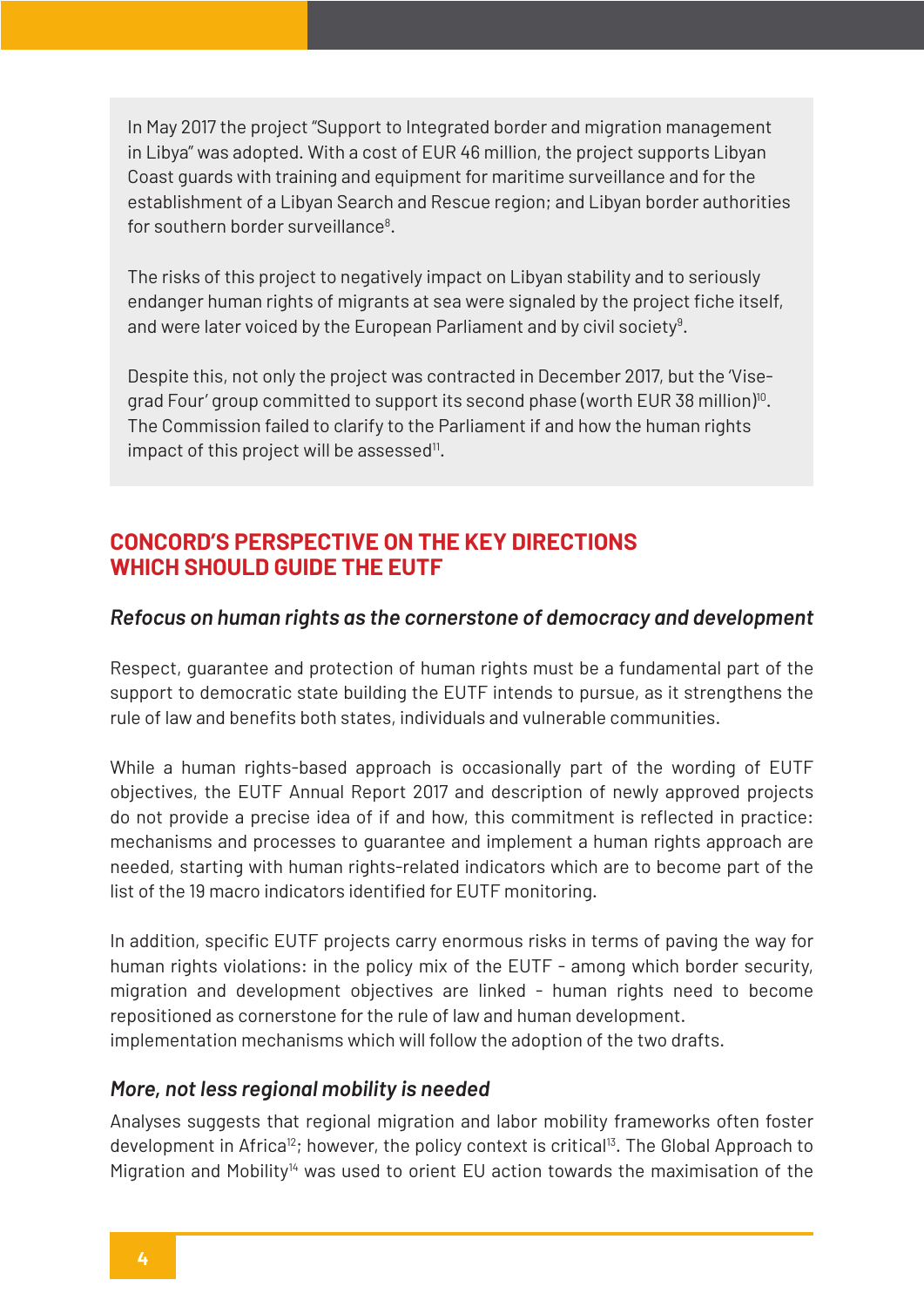development impact of migration. This approach needs to be regained in the EUTF, where on the contrary tighter border control risks to reduce regional mobility and its benefits for local development in the Sahel, increasing human insecurity and regional instabilities.

There is a need for the EUTF to enhance initiatives promoting regional intra-African mobility, as well as regular pathways towards Europe; on economic conditions and the labor markets; educational systems; social services; the management of diversity; and women's rights.

### *Ownership and the "returns imperative"*

Even though the EUTF should be covering five priority areas<sup>15</sup>, its implementation shows a trend to focus on the two areas reflecting EU's (and not African) priorities: fighting human trafficking and smuggling; cooperation on returns of irregular migrants. The further increased investments on returns, with the adoption of new EUTF dedicated programs worth 150 million<sup>16</sup> Euro in in February 2018, seem to have originated from EU's need to manage the humanitarian impact within Africa of the hastily reduced departures of migrants from Libya. Some African diplomats stress that the insistence on conditionalities related to return and readmission is unacceptable and undermines EU-African relations on migration<sup>17</sup>. It must be added also that returns from Libya operated through the EUTF may hardly be considered voluntary when the only alternative is detention in abysmal conditions in Libya18.

### *The need for a clarified Theory of Change*

The EUTF stated goal is to "address the root causes of destabilization, forced displacement and irregular migration", which is pursued by using – predominantly – Official Development Assistance (ODA). The underlying assumption is that "more development leads to less migration", which is however only loosely linked to an evidence base: research shows that the development/migration nexus is complex, and the opposite often occurs, particularly if the benefits of economic development are unequally shared<sup>19</sup>. Similarly, security objectives are introduced into the migration/development nexus in numerous EUTF projects, but interactions and consequences between these dimensions are scarcely analyzed.

More evidence is needed to clarify the theory of change underlying this policy mix, and to identify the synergies, complementarities and trade-offs among these policy areas, in order to use the right policy for the right aim. The Annual Report 2017 gives the impression that there are several concurrent theories of change active within the EUTF, but it lacks to clarify how they interact and what are the consequences. This problem of coherence is evident also by the fact that EU MS increased their contribution to the EUTF in 2017 by 148% compared to 2016, pushing for the prioritization of specific issues according to their different political agendas<sup>20</sup>. Overall, the objective of the EUTF still appears to be subject to stakeholders' interpretations and an internal coherence is lacking.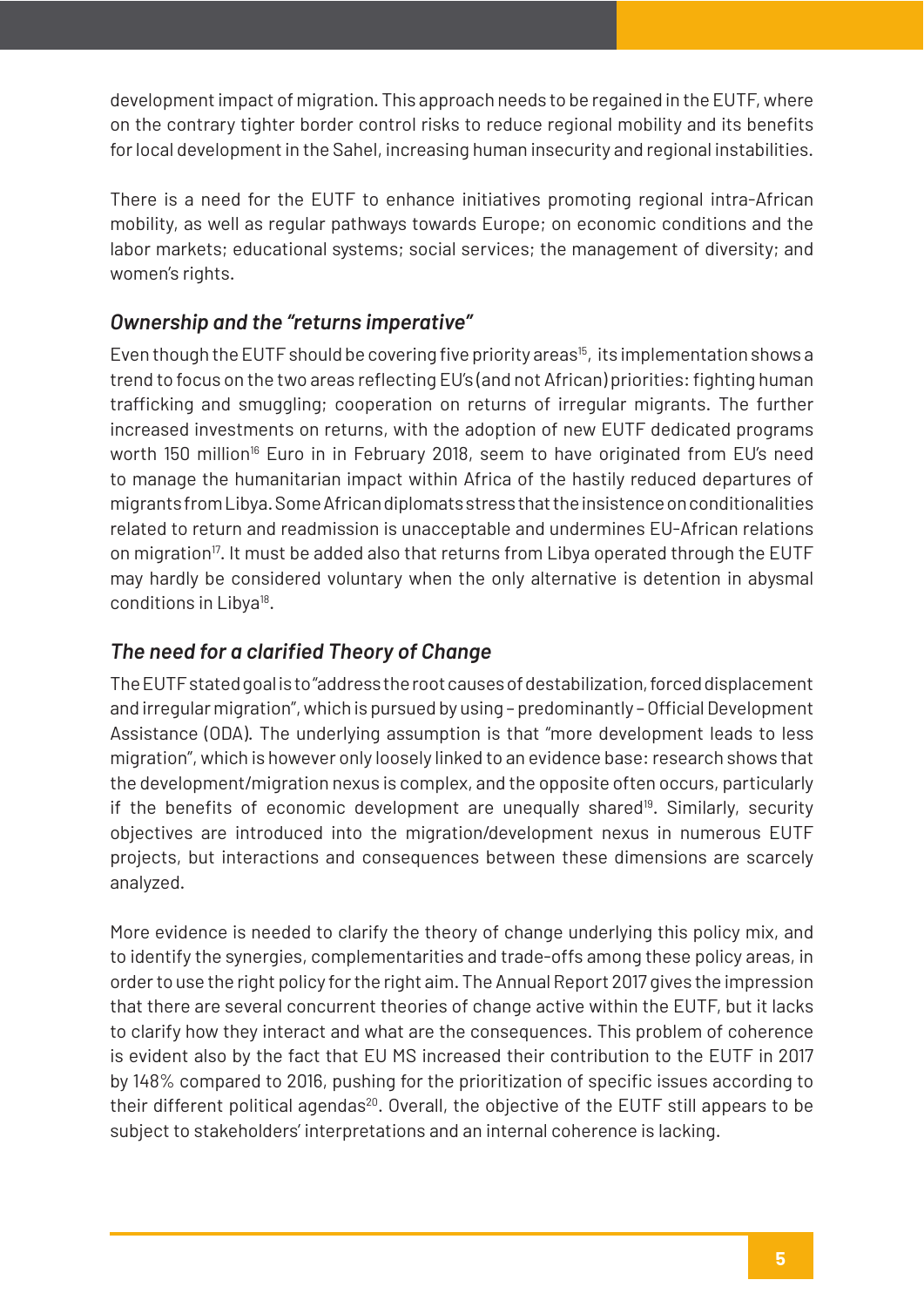### *The need for reconnecting policy to evidence*

EUTF programming needs to find a much stronger link with evidence of its impact: an ex ante impact assessment has neither been carried out for the New Partnership Framework<sup>21</sup> nor before the launch of the EUTF itself, which may have revealed possible inaccurate assumptions<sup>22</sup>. After over two years of functioning of the EUTF, its learning systems need to move beyond monitoring, towards impact evaluations of programs, including an analysis of their development and human rights impact. As of today, Concord is not aware of an interim or ex- post impact assessment of the projects individually or as a bulk, if they produce the desired development-relevant impact. This would be in fact a much-needed element, in consideration that the MFF is proposing to scale up flexible, emergency funding tools having similarities to the EUTF.

### *The necessary dialogue between the EUTF and the External Investment Plan (EIP)*

In the frame of the Commission's Migration Package, two financing instruments support the external dimension of EU migration policies, i.e. the EUTF and the EIP. The Commission's Progress reports mention that the EIP has raised strong interest from financial institutions, and the monetary value of the proposals received already exceeds the overall capacity of the Guarantee Fund, implying that an increase of funding under the EIP will have to be considered. This being considered, nothing is said about the quality of those projects, nor about their expected development impact – which disqualifies this as a valid argument to increase the amounts channeled to subsidise the private sector.

Blending mechanisms using ODA such as the EIP indeed need to demonstrate not only financial additionality, but a robust and evidence based link to development results $^{23}$ . Civil society organisations have been consistently raising concerns<sup>24</sup> about the effective safeguards available in the EIP to ensure the minimization of risks for people and the environment and the maximization of the positive impact on people's rights; to promote women's rights and economic opportunities rather than exacerbate inequalities; and to strengthen rather than undermine the public sector<sup>25</sup>. They recommended not to expand the External Investment Plan in the next MFF before its positive impact for people living in poverty has been demonstrated $26$ .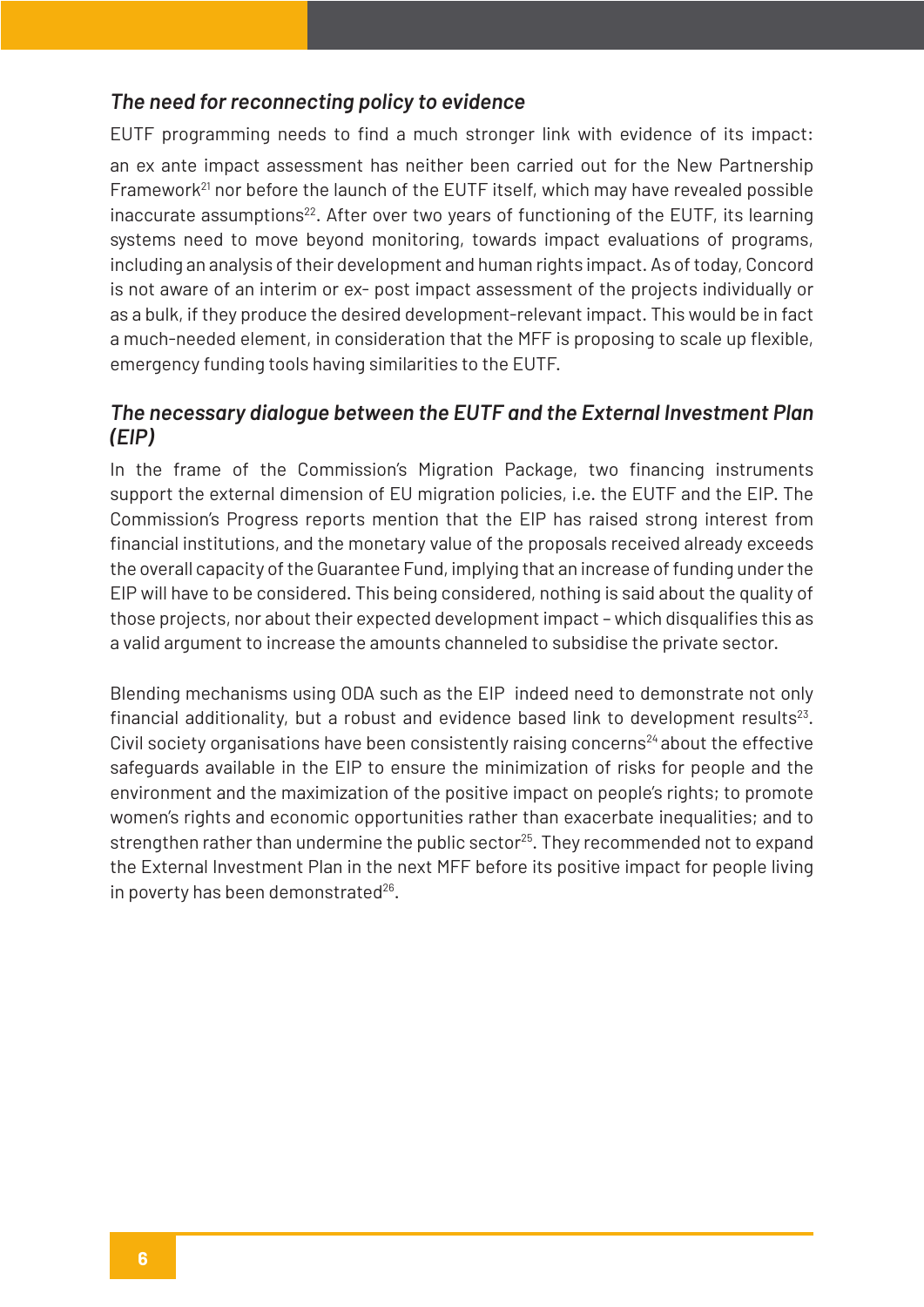# **RECOMMENDATIONS**

- The EUmust always ensure that its EUTF projects and programs promote and protect human rights. **Strong systems must be put in place to monitor their human rights impacts**; an accountability system with specific indicators must be foreseen to prevent and deal with breaches of international law.
- EUTF interventions which impact negatively on human rights like the one supporting the Libyan Coast Guards - should be immediately identified and closed. The EUTF should **never support the interception of refugees and migrants by outsourcing** it to transit countries' border authorities, thus diverting ODA to circumvent EU's obligations to offer asylum.
- EUTF interventions should not restrict **regional intra-African mobility**, and more funds should be redirected towards creating the enabling environment for regional mobility and development, such as support to the coordination of regional labor markets in Africa; support to place-based, territorial economic poles that have the capacity to attract regional mobility in sustainable ways; support to bilateral and regional agreements in Africa on regular regional migration, guarantee migrants' rights and the portability of social benefits. The EUTF should promote the inclusion of migration in development plans and its mainstreaming across sectors.
- **• Regular pathways to Europe** are a precondition to ensure that international migration may benefit African development. The Commission's Roadmap for implementing 50.000 resettlements by May 2019 and plans to pilot projects for coordinating legal economic migration offers, appears insufficient to deter irregular migration. They should be coupled with substantially increased numbers of visas for economic migrants offered by EU MS. EUTF has an important role to play in positively shaping the way in which this migration can occur, using the tools of labor market analysis and piloting labor mobility channels across skills levels.
- **• The governance structure** of the EUTF needs to be urgently modified, to formally include a co-management requirement for African partners **in line with European Development Fund governance**, in order to ensure that EUTF priorities respond to African partners' needs. Operational mechanisms, processes and practices need to include a more transparent and consultative project design to ensure stronger democratic ownership, engagement with local actors and focus on locally identified needs.
- African governments are refraining from collaborating on returns and readmissions because Europe does not offer regular and safe pathways to migration, nurturing the discontent of African population. As a result, EUTF returns projects lack local ownership. Furthermore, voluntary returns should not be financed with ODA27.
- EUTF **theory of change** and related assumptions, their **evidence base** and, consequently, the rationale for project decisions should be clarified. Ex ante, interim and ex post impact assessments of programs, including an analysis of their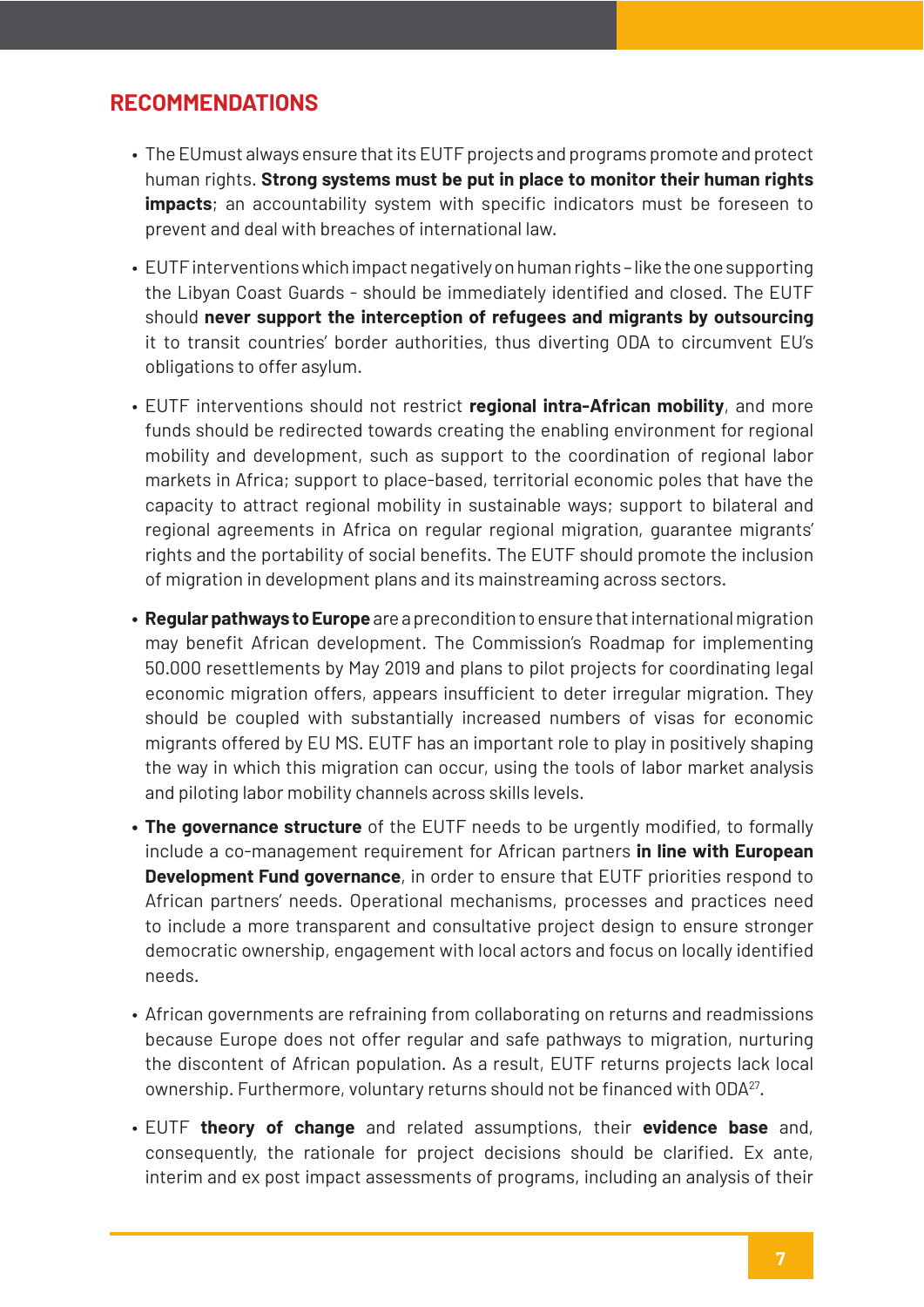development and human rights impact, should be urgently be made available, also in order to inform discussions on the proposed external action instrument within the next MFF.

• The second financing tool available under the Migration Package to support the external dimension of EU migration policies, i.e. the **EIP**, should prioritize development impacts over financial returns, supporting equitable business models structured to serve local workers and entrepreneurs; health and education should be excluded from its scope, because of the risk to encourage privatization of essential public services<sup>28</sup>.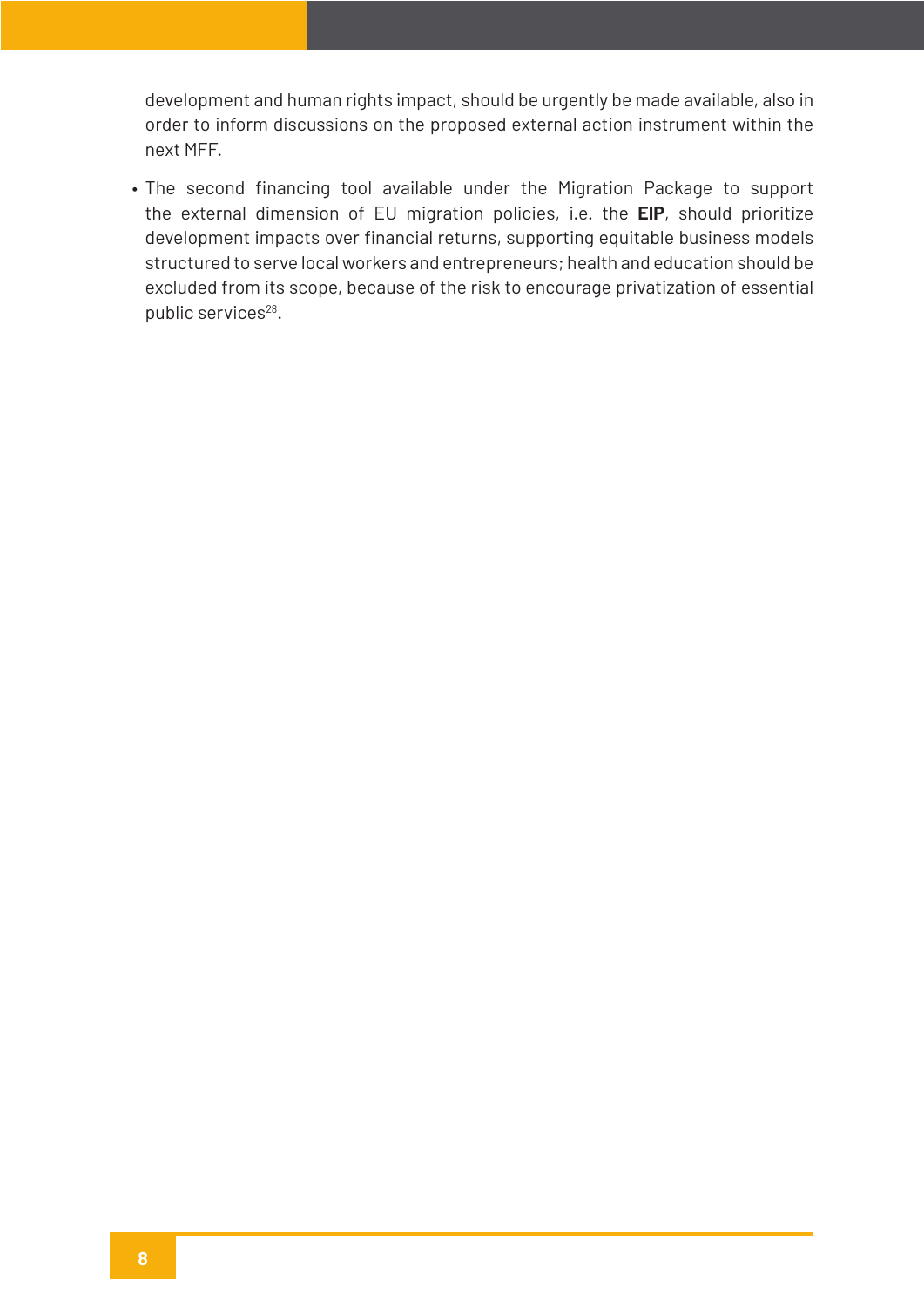## **NOTES**

1 See recent news in https://www.euractiv.com/section/justice-home-affairs/news/disembarkation-platforms-outside-eu-considered-to-end-migrant-row/

<sup>2</sup>European Commission, "Commission contribution to the EU Leaders' thematic debate on a way forward on the external and the internal dimension of migration policy", (COM(2017) 820 final), 7th December, 2017, https://bit.ly/2I8fflk

3 European Commission, "Establishing a new Partnership Framework with third countries under the European Agenda on Migration" (COM(2016) 385 final), 2016, https://bit.ly/2kcPDuy.

4 European Commission, "Progress report on the Implementation of the European Agenda on Migration", (COM(2018) 250 final), 14th March, 2018, https://bit.ly/2G7VkB3

5 CThe current pipeline of projects [for the North Africa window] 2018 and where successful existing projects can be expected to be extended into 2019 is EUR 390 million." European Commission, 2018, *ibid*.

<sup>6</sup> European Commission, "Progress report on the Implementation of the European Agenda on Migration", (COM(2018) 301 final), 16th May, 2018, https://ec.europa.eu/home-affairs/sites/homeaffairs/files/what-wedo/policies/european-agenda-migration/20180516\_progress-report-european-agenda-migration\_en.pdf

 $^7$  European Commission, "A Modern Budget for a Union that Protects, Empowers and Defends. The Multiannual Financial Framework for 2021-2027, {SWD(2018)171final}, 2018, https://bit.ly/2KvBZgV

<sup>8</sup> EU Emergency Trust Fund for Africa, "Support to Integrated border and migration management in Libya -First phase – Action fiche", 2017, https://bit.ly/2G0Cxrz

<sup>9</sup> European Parliament, Question for written answer (E-005531-17), 2017, <u>https://bit.ly/2KLX2Mh</u>; "The truth must be shouted from the rooftopshttps", 2018, https://bit.ly/2rA1oNt; CONCORD and CINI, "Partnership or conditionality? Monitoring the Migration Compacts and EU Trust Fund for Africa", 2017, https://bit.ly/2jRdEWL.

<sup>10</sup> EU Observer, Migration looms over summit, as Africa pledges fall short, 13 December, 2017, https://bit. ly/2jNysyo.

<sup>11</sup> European Parliament, Joint answer given by Mr Hahn on behalf of the Commission. Written questions: E-005531/17 , P-005567/17. November 7th, 2017, https://bit.ly/2rw6iMA.

 $12$  Changwe Nshimbi, C. Regional governance regimes to foster labor mobility and development. GREAT Insights Magazine, n.7(1), https://bit.ly/2G23LOD

<sup>13</sup> OECD, Interrelations between public policies, migration and development, 2017, https://bit.ly/2KSeeQ9

<sup>14</sup> European Commission, The Global Approach to Migration and Mobility, 2011, https://bit.ly/2kgYtYA

<sup>15</sup> European Council, Valletta summit on migration, 11-12 November 2015, action plan, https://bit.ly/2ryO1Ny

<sup>16</sup> The programs are focused overwhelmingly on evacuations and voluntary returns from Libya, plus reintegration assistance, while also supporting resettlements from Niger, Chad, Cameroun and Burkina Faso. Some resources are allocated to assistance to vulnerable migrants in the Sahel, and to the reintegration of Ethiopian returnees. European Commission, "Delivering on commitments: new programs to protect migrants and support return and reintegration in Africa worth €150 million adopted", 26 February 2018, https://bit.ly/2BRjJMP

<sup>17</sup> DIE, "The European Union Trust Fund for Africa: What Implications for Future EU Development Policy?", n. 5/2017, https://bit.ly/2rCQ8jH; Euractive, "EU-Africa summit conclusions blocked over forced return of migrants", December 7th, 2017, https://bit.ly/2k6ekr0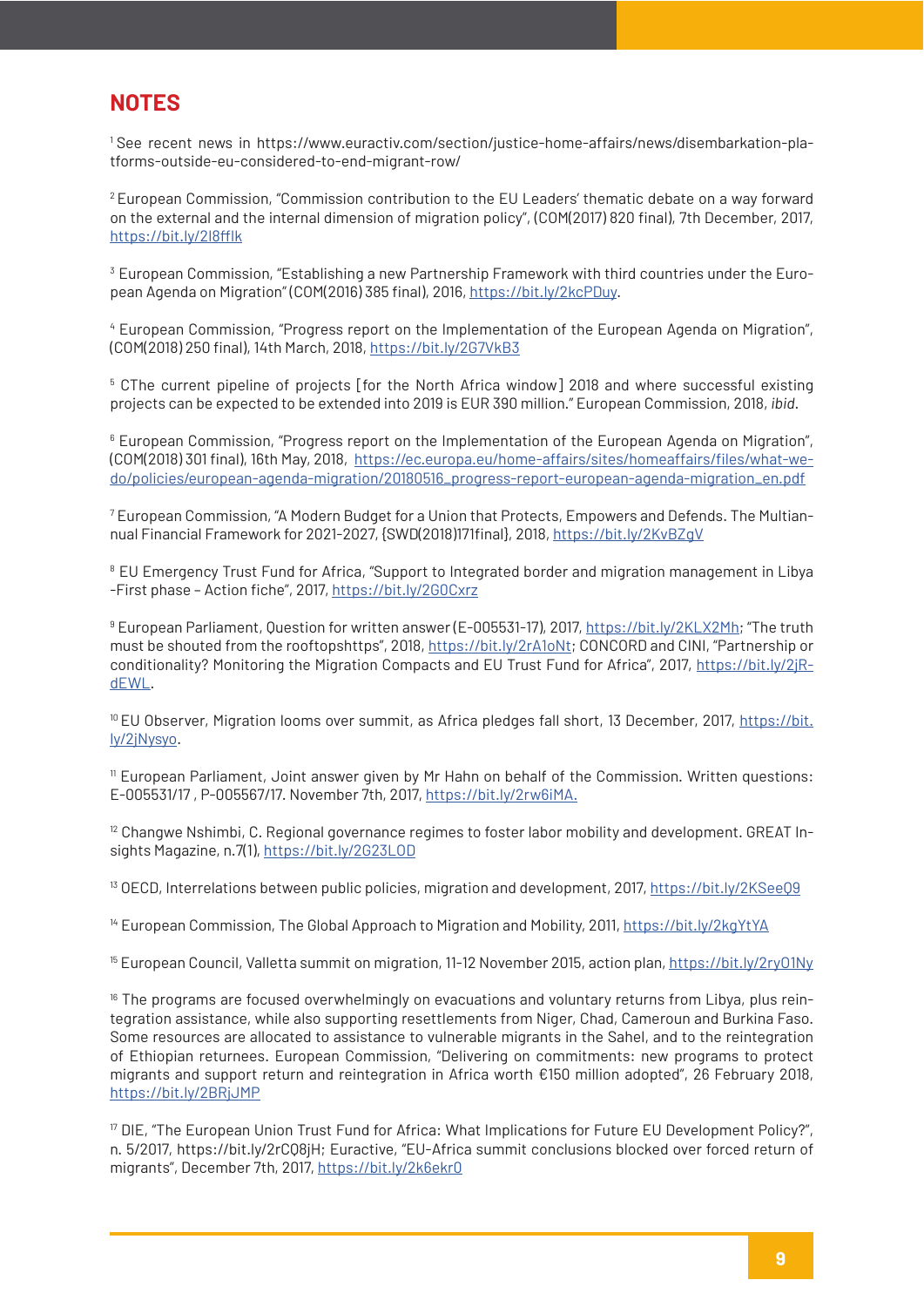<sup>18</sup> See the Un Security Council Report of the Secretary-General on the United Nations Support Mission in Libya, S/2018/140, 12 February 2018

<sup>19</sup> Hein de Haas, "Migration Transitions: A Theoretical and Empirical Inquiry into the Developmental Drivers of International Migration", Oxford, 2010, www.imi.ox.ac. uk/publications/wp-24-10

20 CONCORD and CINI, 2017

<sup>21</sup> CONCORD Report on The Impact of EU Policies in the World. Seeing the bigger picture. https://concordeurope.org/2017/10/12/impact-eu-policies-world/

22 CONCORD and CINI, 2017

<sup>23</sup> See, for instance, the Principles on Blended Finance adopted by OECD DAC in October 2017. See also 2018 UN SG Report on Trends and progress in international development cooperation, which inter alia notes that "... several sets of principle s have been agreed on blended finance, such as the principles for blended finance of the Development Assistance Committee of OECD and the Group of 20 principles for multilateral development banks on crowding in private sector finance"

<sup>24</sup> See the report on "True or False: The European External Investment Plan" in http://www.eurodad.org/ EEIP-true-false

<sup>25</sup> Oxfam, "European External Investment Plan: Key issues to watch during implementation", 2017, https://bit.ly/2IAH35s.

<sup>26</sup>http://www.eurodad.org/ODA-recommendations-ahead-of-MFF

<sup>27</sup> See the recommendation of CSOs on new DAC reporting rules in http://www.oecd.org/dac/CSO%20inputs%20on%20clarification%20of%20rules%20on%20ODA%20to%20in-donor%20refugee%20costs. pdf

<sup>28</sup> See the report of Concord Europe on the Private Sector in https://concordeurope.org/wp-content/uploads/2017/10/Private-sector-2017-online-final.pdf?1fdb40&1fdb40

*For further details about this policy brief please contact CONCORD Secretariat: francesca.minniti@concordeurope.org*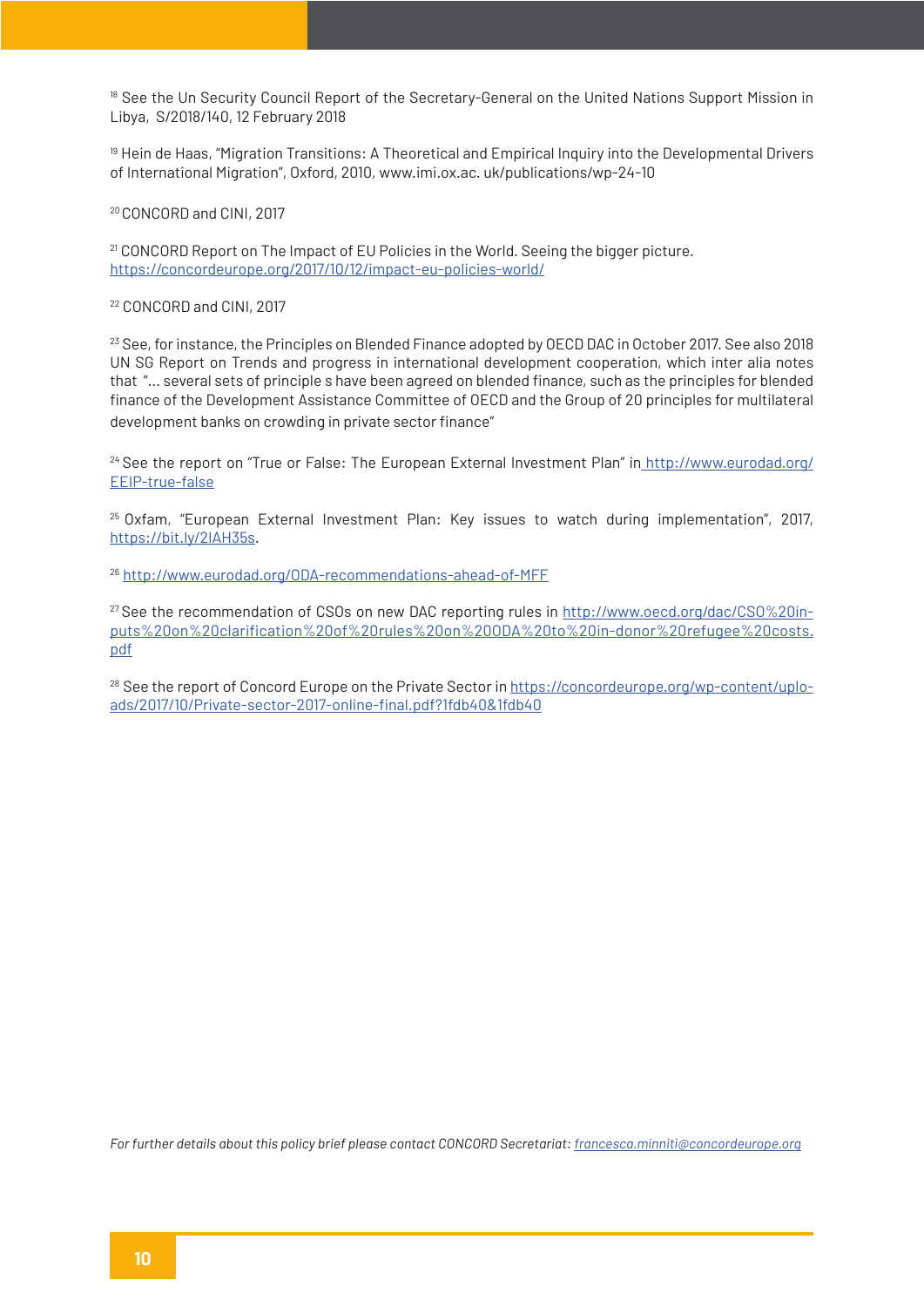